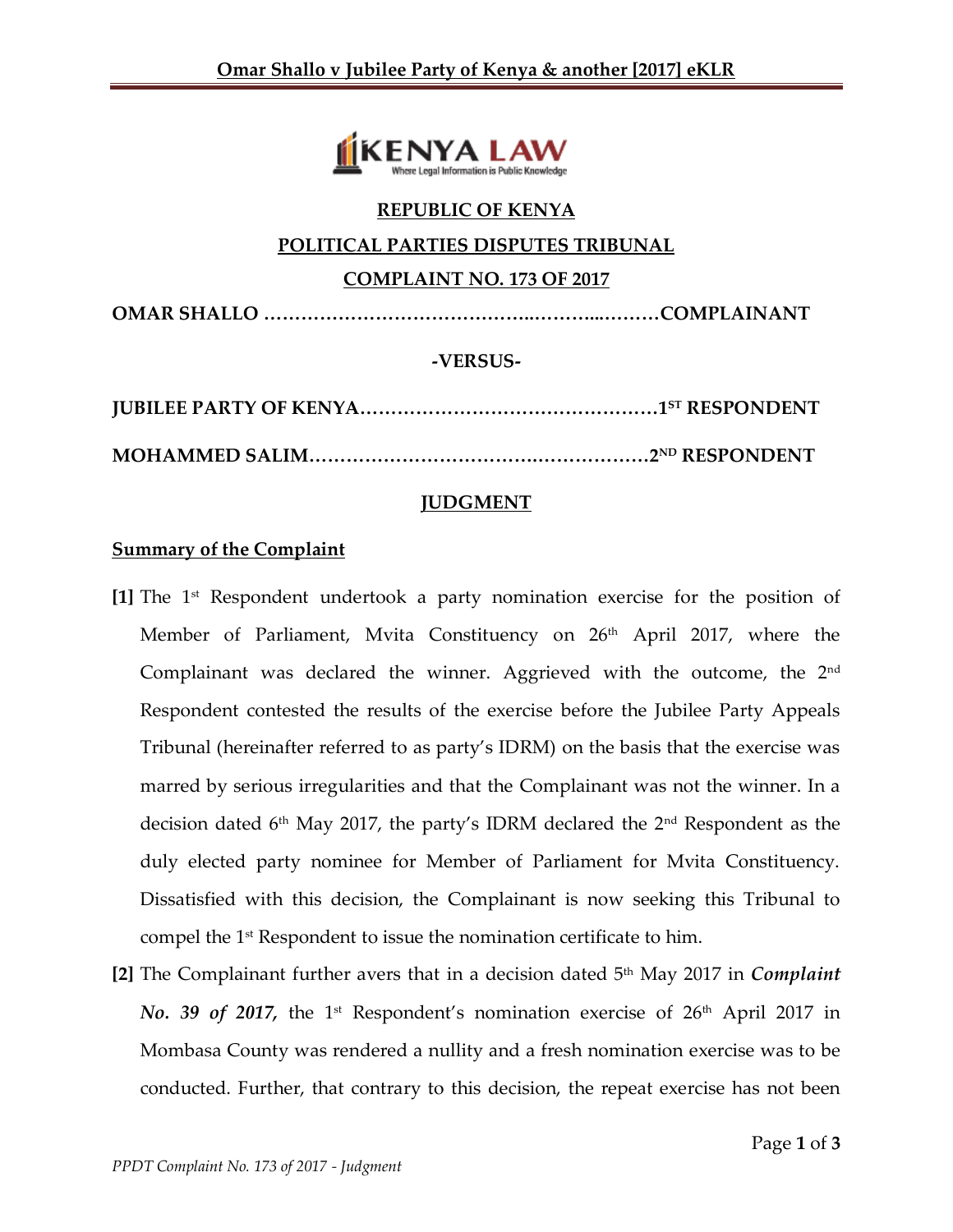conducted. He also contends that the IDRM process was a nullity as he was not duly notified or heard by the IDRM. He therefore contends that he remains the rightful holder of the nomination certificate.

#### **Response**

**[3]** The 2nd Respondent avers that the party's IDRM annulled the Complainant's win of the nomination exercise on the basis that the Complainant committed serious election malpractices. He contends that the Complainant was duly invited to the IDRM proceedings but the Complainant did not attend.

#### **Issues for Determination**

**[4]** The sole issue for determination is *whether or not the Complainant should be issued with the Jubilee Party nomination certificate for Member of Parliament, Mvita Constituency*.

#### **Analysis**

- **[5]** Parties' Internal Dispute Resolution Mechanisms are organs within parties charged with the responsibility of hearing and determining intra-party disputes at the first instance. We note that contrary to the Complainant's assertions, the party's IDRM was properly mandated to deliberate over the dispute as presented before it by the 2 nd Respondent. The Complainant further challenged the decision of the IDRM on the basis that he was not properly served with the said complaint and that he only received the documents through a mobile phone messaging application known as Whatsapp. We note that the Complainant was made aware of the proceedings before the party's IDRM.
- **[6]** The Complainant averred that the nomination exercise had been rife with irregularities but submitted no evidence to support these allegations. He based his averments on the finding in *Complaint No. 39/2017* which case was finally withdrawn and thus cannot present as a determinant that the nomination exercise was rife with irregularities. In any event, having perused the evidence, pleadings